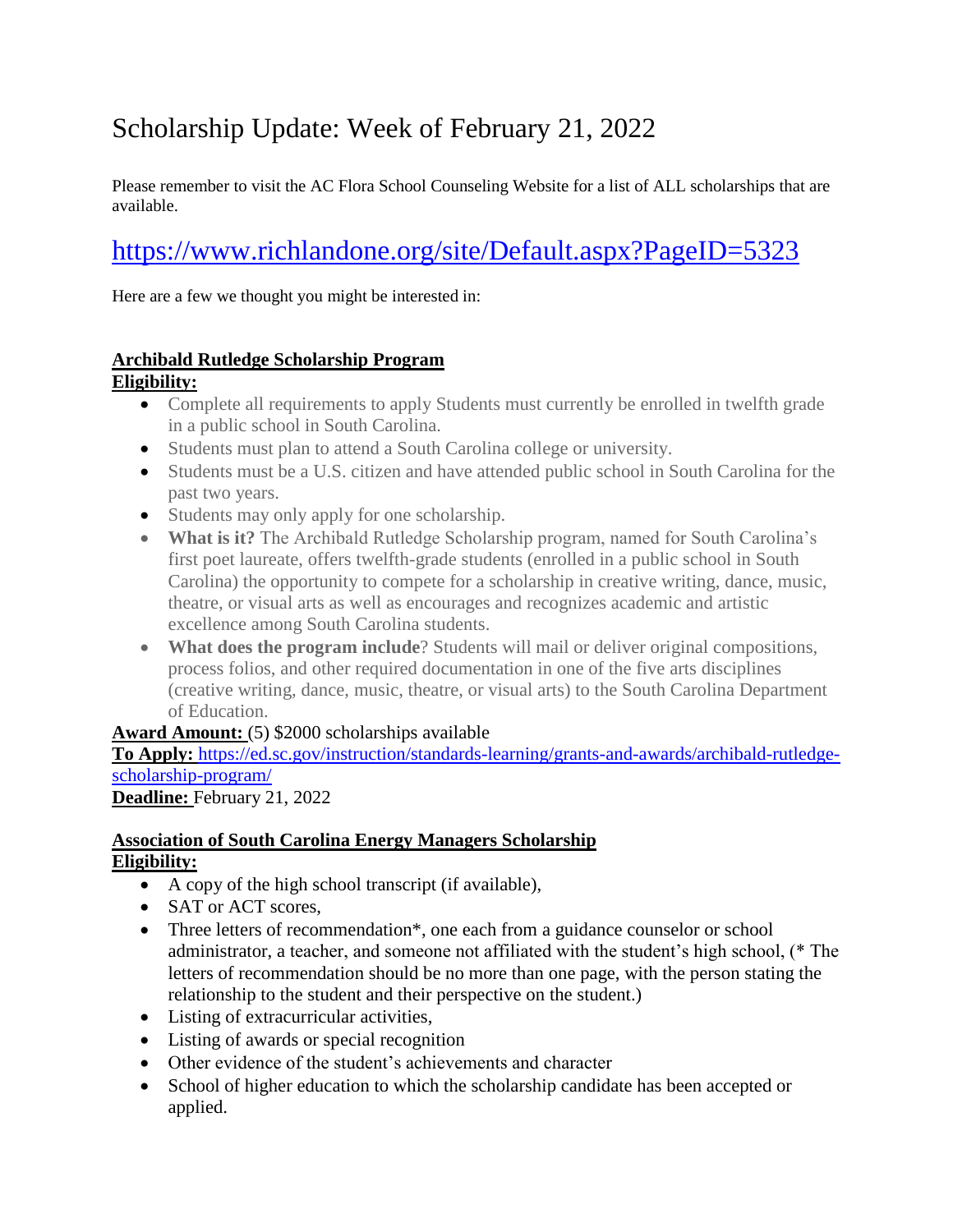#### **Award Amount:** \$1000

**To Apply:<http://www.energy.sc.gov/files/scholarshipapplication2014.pdf>**

**Email completed application to: SWashington@ORS.SC.GOV**

**Deadline:** March 1, 2022

#### **Richland County Association of Educational Office Professionals (RCAEOP) Scholarship Eligibility:**

- Applicant must be a graduating high school senior in any Richland School District or currently pursuing a 2 or 4-year degree at an accredited institution of higher learning in the State of South Carolina.
- Applicant must have maintained a grade point average of 2.0 or better.
- Applicant must either currently be enrolled in or plan to enter a post-high school accredited institution in the fall term following the granting of the scholarship.
- Applicant must intend to continue his/her education at an accredited college, university, vocational or technical institution.
- Applicant must be a United States citizen and a resident of South Carolina.

# **Award:** \$500

**Apply**: Application found in school counseling office or in the "Materials" tab of the Class of 2022 Schoology page under "Scholarship Update" file; and at

<https://www.rcaeop.com/scholarships.html>

**Deadline:** March 4, 2022

#### **Central Carolina Community Foundation Scholarship Opportunity Eligibility:**

o All applicants should:

- Complete ONE online application to be entered into multiple scholarship opportunities
- Review Scholarship opportunities at: [https://www.yourfoundation.org/grants](https://www.yourfoundation.org/grants-scholarships/scholarships/scholarship-descriptions/)[scholarships/scholarships/scholarship-descriptions/](https://www.yourfoundation.org/grants-scholarships/scholarships/scholarship-descriptions/)
- Transcript, Personal statement, completed application, 2 recommendations, and family income information

**Award Amount:** Class of 2021 students throughout the state of South Carolina, were awarded 208 scholarships valued at \$466, 642

**To Apply:** <https://www.yourfoundation.org/grants-scholarships/scholarships/> **Deadline:** March 5, 2022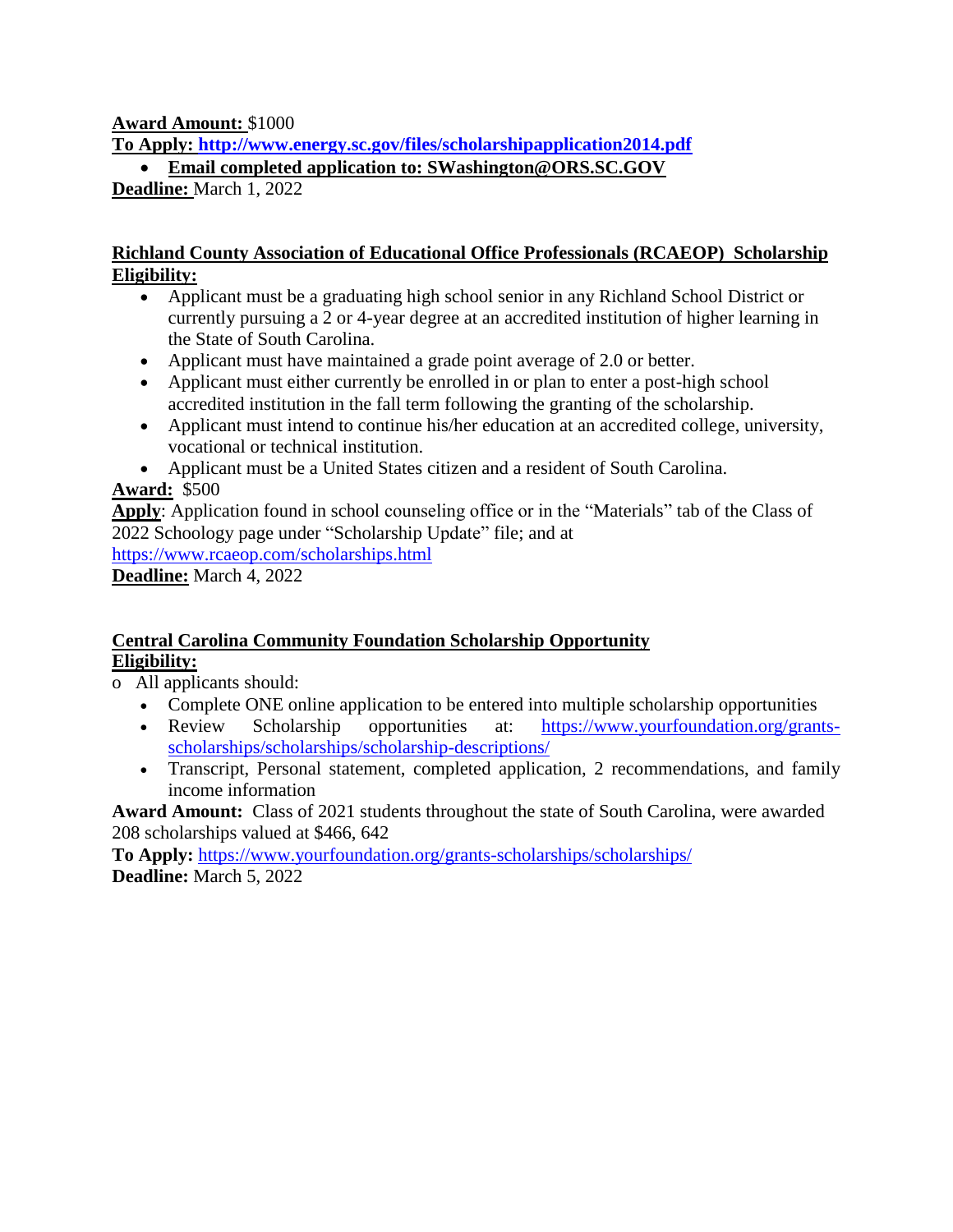#### **Nina Neely Scholarship Essay and Awards Contest Eligibility:**

- Requirements:
	- o Applicants must be a graduating senior in 2022.
		- Essay Format and Specific Instructions:
			- a. Prepare the essay with two (2) covers (do not fold).
				- $\triangleright$  The first cover should be the Scholarship Awards Application form provided,
				- $\bullet\quad$  > The second cover should have the essay topic only, typed and centered in the middle of the page.
			- b. The applicant's name must not appear on any page except the Scholarship Awards Application.
			- c. The essay must be typewritten, font-Times New Roman, font size-12pt., double-spaced, 8.5x11" paper, and with all margins at least 1-inch wide.
			- d. Essay must consist of two separate complete pages in length.
			- e. Staple the essay and cover pages together in the upper left-hand corner. Do not use any type of cover or binders.

**Award Amount:** (1<sup>st</sup> Place)\$1000; 2<sup>nd</sup> Place: \$600; 3<sup>rd</sup> Place: \$400

**To Apply:** [AC](http://www.hamptonwildlifefund.org/scholarship.html) Flora School Counseling Office and on Class of 2022 Schoology in Materials Under Scholarship Updates or

[file:///C:/Users/moira.porter/Documents/2022%20Nina%20Neely%20Essay%20Scholarship%20](file:///C:/Users/moira.porter/Documents/2022%20Nina%20Neely%20Essay%20Scholarship%20Contest%20-Order%20of%20the%20Eastern%20%20Star,%20Inc..pdf) [Contest%20-Order%20of%20the%20Eastern%20%20Star,%20Inc..pdf](file:///C:/Users/moira.porter/Documents/2022%20Nina%20Neely%20Essay%20Scholarship%20Contest%20-Order%20of%20the%20Eastern%20%20Star,%20Inc..pdf) **Deadline:** March 10, 2022

#### **Richland County Alumnae Chapter of Delta Sigma Theta Sorority 2022 Scholarship Program**

- **Eligibility:** 
	- Graduating African-American Seniors in the Richland, Lexington, Newberry, and Fairfield County School Districts
	- Applications will be screened based on financial need, GPA, SAT/ACT scores, the essay, recommendation forms, class rank, and honors/awards
	- Must complete all portions of the application
	- Scholarship categories include: HBCU Award, Education Award, Career and Technology Award, STEM, General Studies, Delta GEMS Award, Technical College Award

**Award**: (20) \$1250 for 4 year college or university; (1) \$750 for technical schools **Apply:** Found in the "Materials" tab in the "Scholarship Update" file of the Class of 2022 Schoology page or in the Counseling office on the scholarship wall **Deadline**: March 11, 2022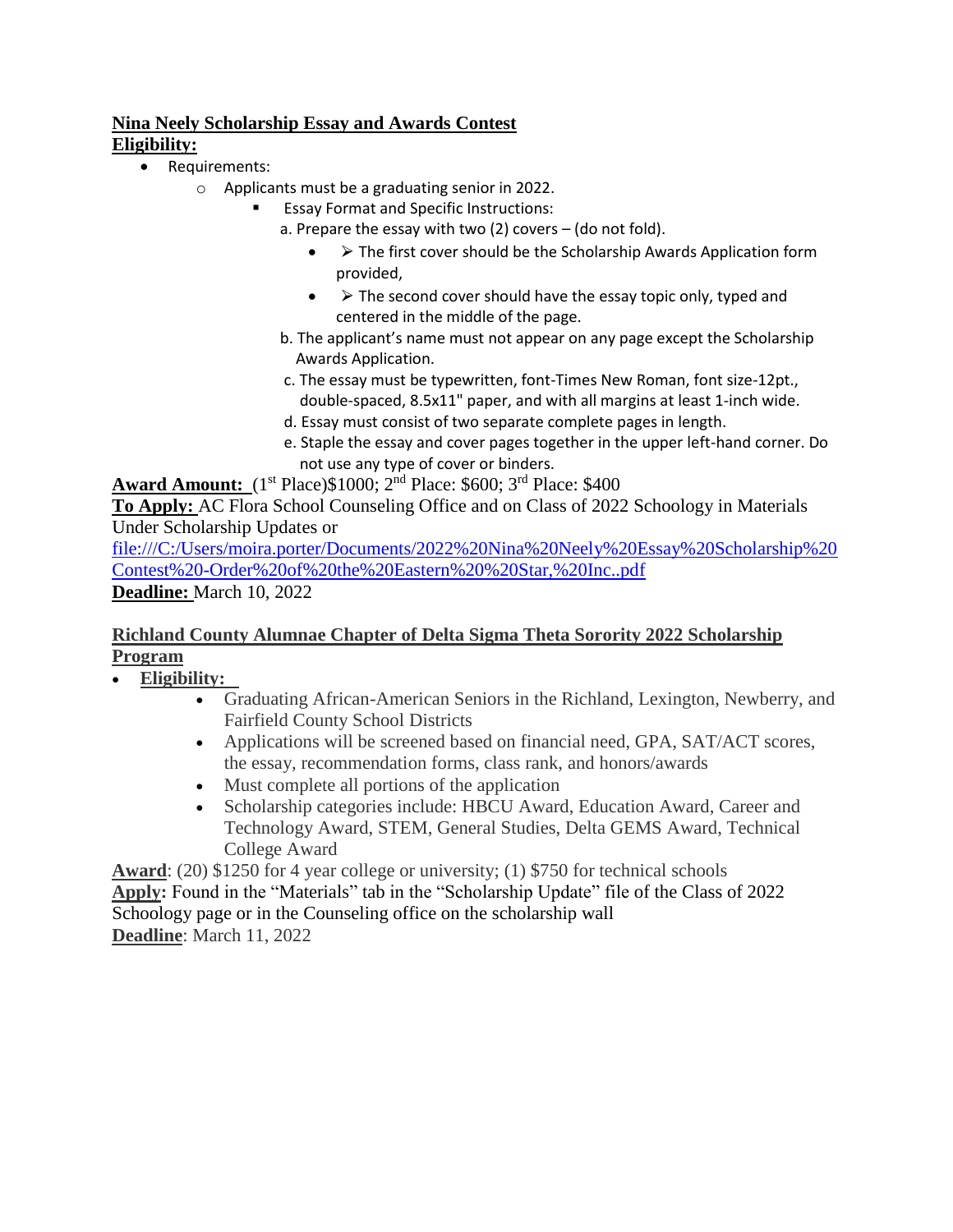#### **Richland County Alumnae Chapter of Delta Sigma Theta Sorority 2022 Teenage Mom Scholarship Program**

- **Eligibility:** 
	- Female, African-American single parent student planning to attend a 4 year college or university or a two year technical school
	- Seniors in the Richland, Lexington, Newberry, and Fairfield County School **Districts**
	- Applications will be screened based on financial need, GPA, SAT/ACT scores, the essay, recommendation forms, class rank, and honors/awards
	- Must complete all portions of the application

**Award**: (1) \$1250 for 4 year college or university (renewable for up to 8 semesters); (1) \$750 for technical schools

**Apply:** Found in the "Materials" tab in the "Scholarship Update" file of the Class of 2022 Schoology page or in the Counseling office on the scholarship wall **Deadline**: March 11, 2022

# **South Carolina State Fair Scholarship**

- Eligibility:
	- All applicants should:
	- Applicant must be a full-time resident of South Carolina and a senior in a public or private high school or home school in South Carolina.
	- Applicant must complete the online application form in its entirety.
	- Applicant must attach a current photograph (preferably a senior class photo).
	- Applicant must attend a public or private college, university, or technical college in the state of South Carolina.

Award: (50) \$6000; (\$1500 a year)

Apply: <https://www.scstatefair.org/scholarships> Deadline: March 15, 2022

#### **Columbia Alumnae Chapter of Delta Sigma Theta Sorority 2022 Scholarship Program**

- Student Eligibility:
- Graduating African-American Seniors in the Richland, Lexington, Newberry, and Fairfield County School Districts
- Applications will be screened based on financial need, GPA, SAT/ACT scores, the essay, recommendation forms, class rank, and honors/awards
- Scholarships available in the areas of study including attending an HBCU, visual and performing arts, music, Dance, Creative Writing, or Drama
- View applications for other requirements and program availability **Award**: \$1000

**Apply:** Found in the "Materials" section in the "Scholarship Updates" file of the Class of 2022 Schoology page or in the Counseling office on the scholarship wall **Deadline**: March 19, 2022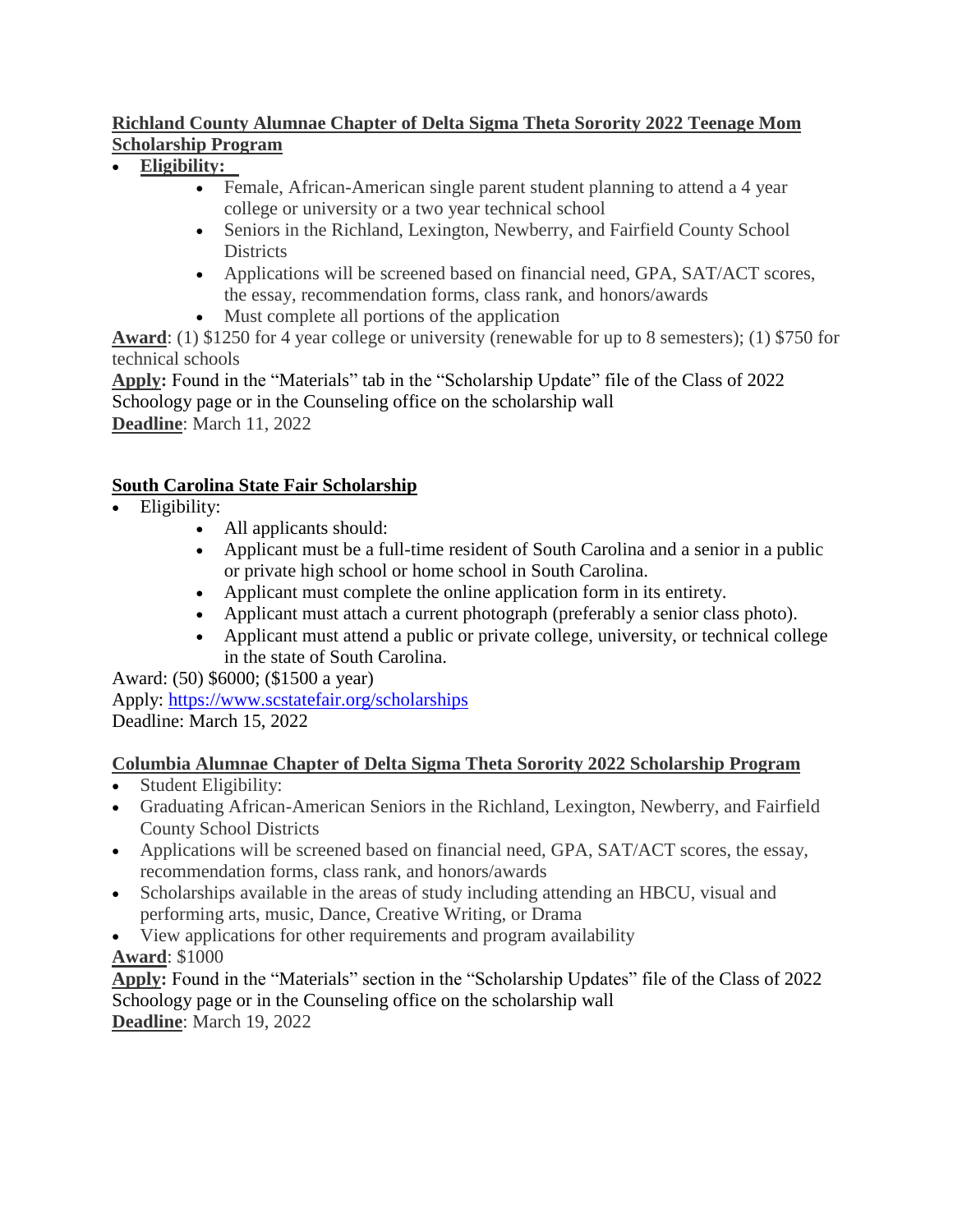#### **Hattie Mae Sims Memorial Scholarship Eligibility:**

- o All applicants should:
	- Minimum GPA: 3.0
	- South Carolina High School Senior
	- Ethnicity: African-American
	- Student is not related to a member of directors

#### **Award Amount:** \$1,000

**To Apply:** <https://www.unlockingthegoldendoor.org/scholarship> **Deadline:** March 27, 2022

#### **Georgia Mae Bookert Memorial Scholarship Eligibility:**

- o All applicants should:
	- $\bullet$  Minimum GPA: 2.5
	- South Carolina High School Senior
	- Ethnicity: African-American or Latino
	- Plan to attend an HBCU or university in South Carolina
	- Student is not related to a member of directors

#### **Award Amount:** \$1,000

**To Apply:** <https://www.unlockingthegoldendoor.org/scholarship> **Deadline:** March 27, 2022

# **National Coalition of 100 Black Women College Scholarship Eligibility:**

#### **Applicants must be:**

- Must be a May or June 2022 female graduating high school Senior
- Minimum GPA of a 3.0 on a 4.0 unweighted scale is required
- Finalists must participate in an interview with the Chapter scholarship committee
- Scholarship winners must attend the Chapter's My Sister's Keeper Annual Virtual Awards Ceremony on Saturday, May 21, 2022.
- Complete all portions of the application

#### **Award Amount:** (5) \$1000

**To Apply:** [Applications can be found in the School Counseling Office and on the Class of 2022](https://silverpen-slc.com/)  [Schoology site](https://silverpen-slc.com/)

**Deadline:** March 28, 2022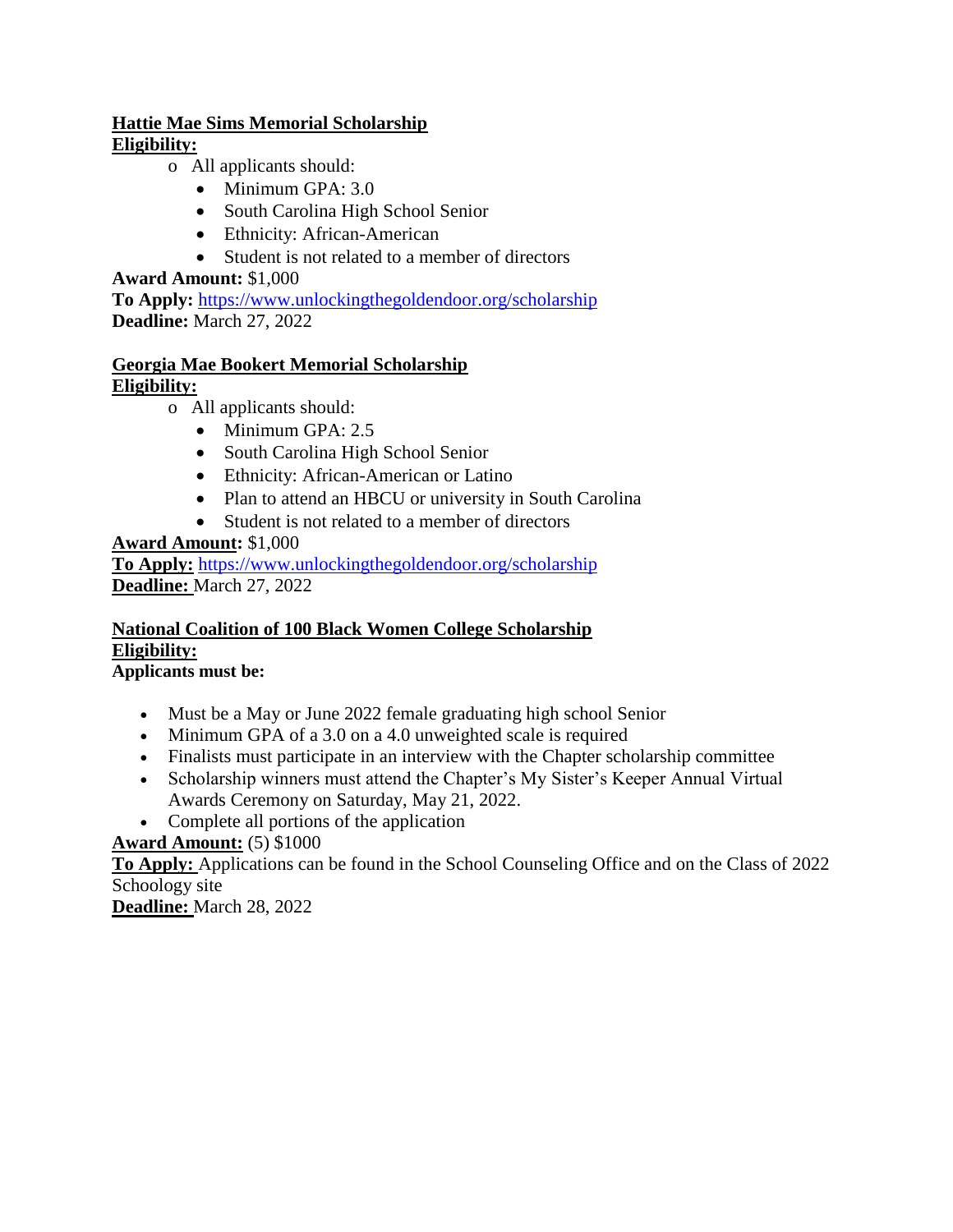#### **SCEAR- South Carolina Education Association Retired Scholarship Eligibility:**

#### o **SCEAR- South Carolina Education Association- Retired Scholarship**

- Eligibility all applicants should:
	- o High School Senior graduating from a public high school in South Carolina
	- o Plan on attending a SACA accredited college, university, technical school, or community college in South Carolina as a full-time student
	- o Plan to pursue a career in education
	- o Must have maintained a good high school academic record and demonstrate leadership abilities
	- o Must need financial assistance

#### **Award:** (4) \$1000

**Apply:** Application in "Materials" section, in the "Scholarship Update" file in the Class of 2022 Schoology page and in the counseling office

**Deadline:** March 28, 2022

# **True Eye Expert Scholarship**

#### **Eligibility:**

- Students are encouraged to apply, regardless of major, academic standing (GPA) or socioeconomic status.
- Open to any college or university in the United States.
- There is no gender or demographic requirement for this scholarship.
- Eligible applicants must be U.S. residents currently registered at a U.S.-based college or university for the Fall of 2022.
- Complete all requirements to apply. (Essay included)

#### **Award Amount:** \$1000

**To Apply: <https://trueeye.com/scholarship-program/>**

**Deadline:** March 31, 2022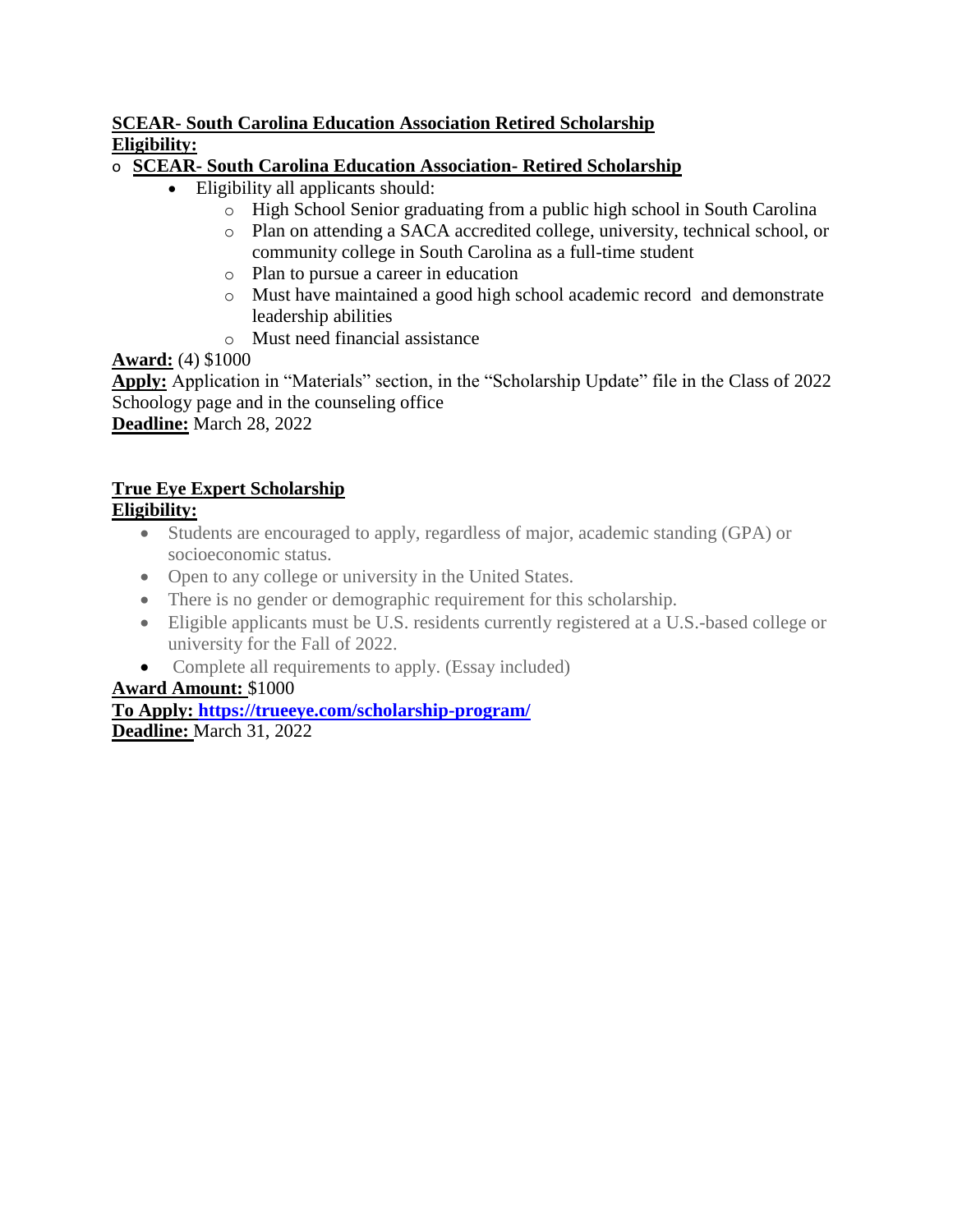#### **South Carolina Coaches Association of Woman's Sport (SCCAWS) and Trophies By "M" Education Scholarship**

# **Eligibility:**

The purpose of the SCCAWS Scholarship is to encourage student athletes to enter the field of education. To help us in selecting a recipient for the award, eligibility requirements include:

- 1. Academic excellence (transcript, including SAT and/or ACT scores required)
- 2. Recommendations from guidance counselor and two teachers
- 3. Extra-curricular activities involving athletic and non-athletic participation (must be an eligible high school participant on one or more athletic teams).
- 4. Enrolling female college freshman who plans to major in education.
- 5. A one-page essay (in the student's handwriting) on the topic "Why I Want to Be a Teacher and Where I Envision Myself in the Teaching Field in Ten Years."
- 6. SAT minimum composite score of 1000 and/or ACT minimum composite score of 22
- 7. Rank in class
- 8. GPA (based on S.C. Uniform Grading Scale)

#### .**Award Amount:**  \$1000

**To Apply:** [http://www.sccaws.org](http://www.sccaws.org/) or on the Class of 2022 Schoology page in the "Materials" tab in the "Scholarship Update" file or in the Counseling Office **Deadline:** April 1, 2022

#### **South Carolina Coaches Association of Woman's Sport (SCCAWS) and Trophies By "M" Medical Scholarship**

#### **Eligibility:**

The purpose of the SCCAWS and Trophies by "M" Scholarship is to encourage student athletes to enter the field of medicine. To help us in selecting a recipient for the award, eligibility requirements include:

- 1. Academic excellence (transcript, including SAT and/or ACT scores required)
- 2. Recommendations from guidance counselor and two teachers
- 3. Extra-curricular activities involving athletic and non-athletic participation (must be an eligible high school participant on one or more high school league athletic teams).
- 4. Enrolling female college freshman who plans to enter the field of medicine.
- 5. A one-page essay (in the student's handwriting) on the topic, "Why I Want Enter the Medical Field and What Area of Specialization Do I Plan to Enter."
- 6. SAT minimum composite score of 1000 and/or ACT minimum composite score of 22
- 7. Rank in class
- 8. GPA (based on S.C. Uniform Grading Scale)
- **9. Financial need – income tax forms required showing total income (previous year income tax forms will be accepted)**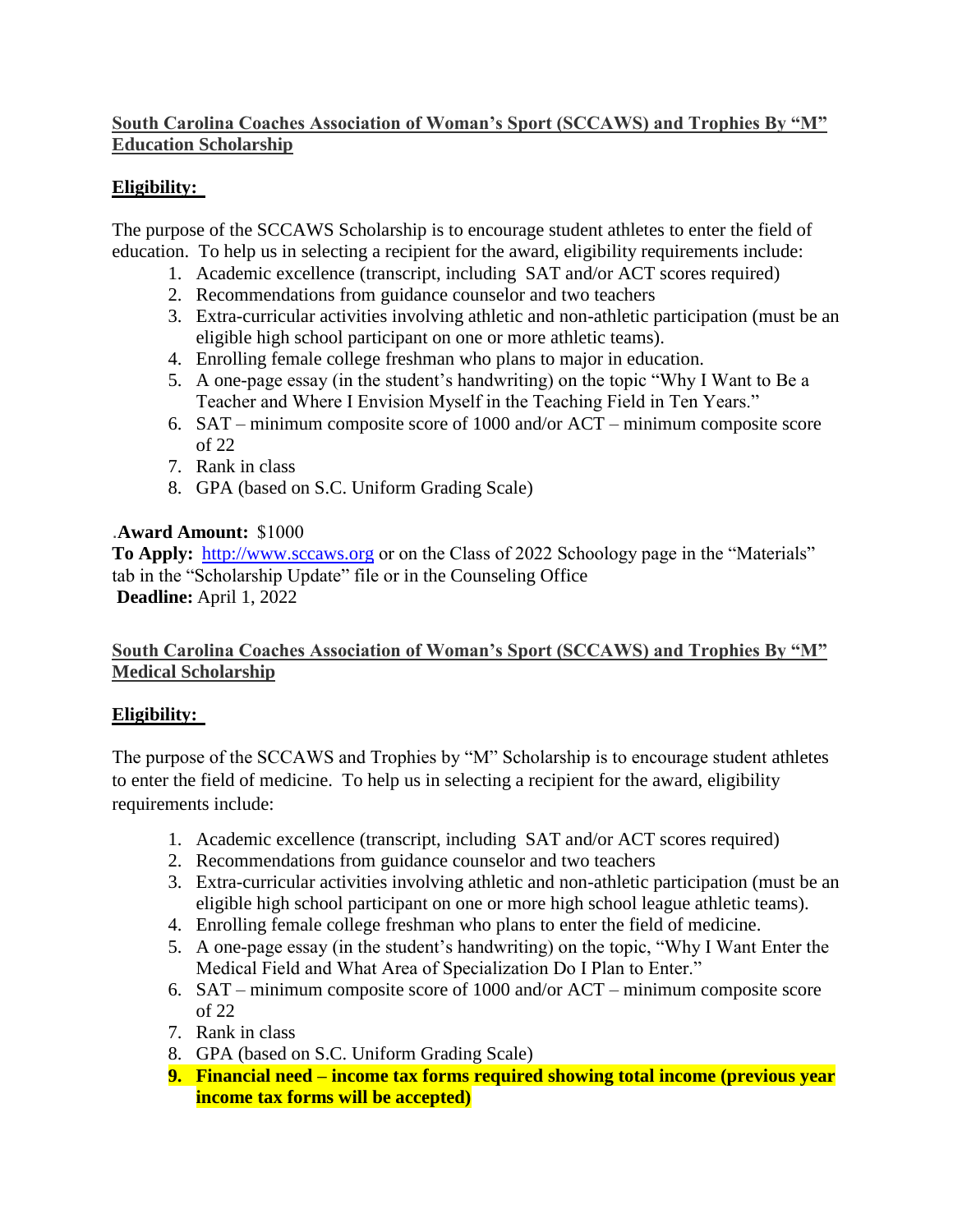#### **10. A list of colleges where you have been accepted.**

#### .**Award Amount:**  \$1000

**To Apply:** [http://www.sccaws.org](http://www.sccaws.org/) or on the Class of 2022 Schoology page in the "Materials" tab in the "Scholarship Update" file or in the Counseling Office **Deadline:** April 1, 2022

# **Board for the Government Finance Officers Association of SC (GFOASC) Presidential Scholarship**

#### **Eligibility:**

- Resident of the State of South Carolina
- Must be a high school senior
- Must be attending a South Carolina technical college or university working toward a certificate, Associate Degree, or a Bachelor's Degree in Accounting, Finance, or Business related field
- Must have a minimum GPA of a 3.0

#### **Award Amount:** \$1000

**To Apply:** <https://gfoasc.org/wp-content/uploads/2021/09/Presidents-Scholarship.pdf> **Deadline:** April 7, 2022

#### **Tywanza Sanders Legacy Foundation South Carolina State-Wide Academic Scholarship**

Student Eligibility:

- Applicants must have permanent residency in South Carolina and must be a United States citizen
- Applicants must be a graduating high school senior from a South Carolina high school
- Applicants must have a minimum GPA of 2.5 on a 4.0 scale
- Applicants must be accepted into an accredited 4-year college or university for the 2022-2023 academic year
- Applicants must submit a completed scholarship application along with the required supporting documents
- Applicants must demonstrate a financial need using the required financial needs worksheet
- Applicants must complete a 500 to 800 word written essay

#### **Award:** Varies

**Apply:** <https://www.tywanzasanderslegacyfoundation.com/scholarships> **Deadline:** April 15, 2022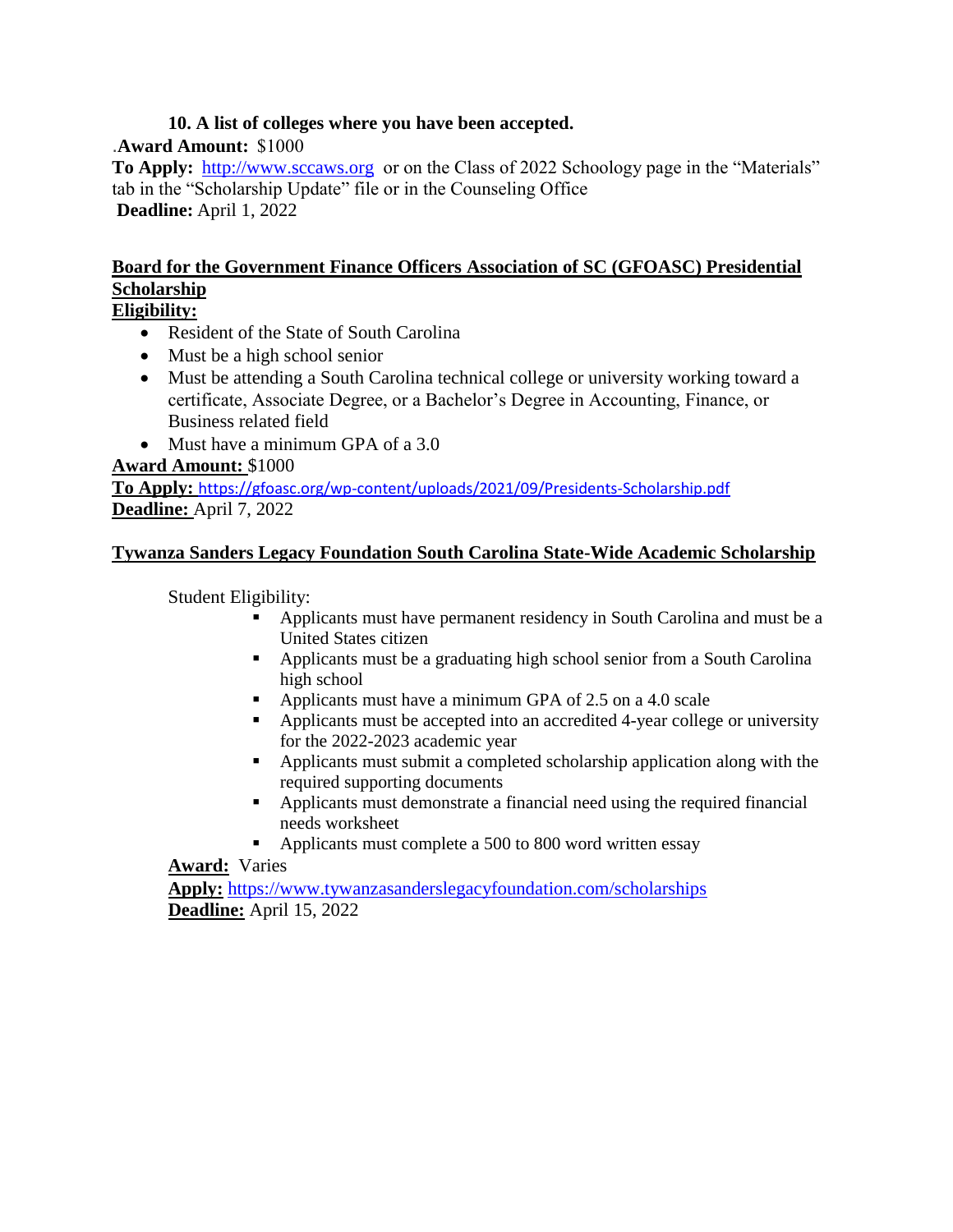#### **Tywanza Sanders Legacy Foundation Beauty Culture Scholarship**

Student Eligibility:

- o Applicants must have permanent residency in South Carolina and must be a United States citizen
- o Applicants must be a new or current student enrolled at an accredited beauty school or college with a focus in barbering or cosmetology
- o Individuals expecting to graduate before December 31, 2021 are not eligible for this scholarship
- o Applicants must submit a completed scholarship application along with the required supporting documents
- o Applicants must demonstrate a financial need using the required financial needs worksheet
- o Applicants must complete a 500 to 800 word written essay **Award:** Varies

**Apply:** <https://www.tywanzasanderslegacyfoundation.com/scholarships> **Deadline:** April 15, 2022

#### **Tywanza Sanders Legacy Textbook Scholarship**

#### **Student Eligibility:**

- o Applicants must have permanent residency in South Carolina and must be a United States citizen
- o Applicants must be a graduating high school senior from a South Carolina high school
- o Applicants must be accepted into an accredited 4-year college or university for the 2021-2022 academic year
- o Applicants must submit a completed scholarship application along with the required supporting documents
- o Applicants must demonstrate a financial need using the required financial needs worksheet
- o Applicants must complete a 300 to 500 word written essay

**Award:** Varies

**Apply:** <https://www.tywanzasanderslegacyfoundation.com/scholarships> **Deadline:** April 16, 2021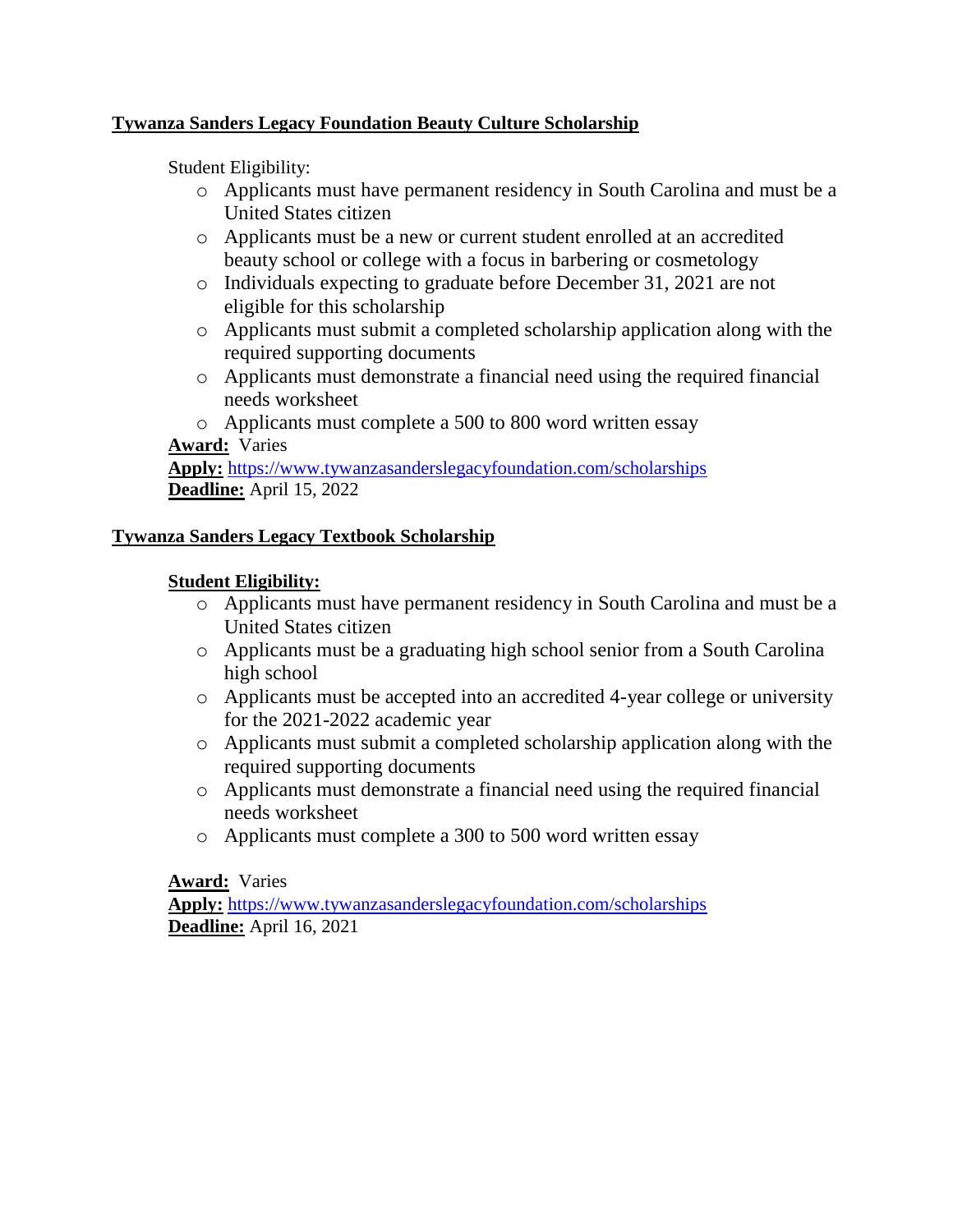### **Richland County Education Association-Retired Scholarship Eligibility:**

- Resident of Richland County, South Carolina
- Must be a graduating senior of the Class of 2022
- Must have an official acceptance to a South Carolina college or university
- Must plan to major in education
- Must have a minimum GPA of a 3.0
- Must have a record of participation in school, community, and/or public service activities while in high school (grades 9-12)
- Complete the application with all required documentation

# **Award Amount:** \$1000

**To Apply:** Application in "Materials" section, in the "Scholarship Update" file in the Class of 2022 Schoology page and in the counseling office **Deadline:** April 23, 2022

# **The Rice Vinskus Scholarship**

- Student Eligibility:
- $\circ$  Be the child (Biological, adopted, or stepchild) or dependent of a parent or legal guardian with breast cancer. This scholarship applies whether the parent is in treatment, in remission, or has passed.
- o Be a South Carolina Resident and a United States citizen
- $\circ$  Have acceptance as a full-time (12 or more credits) undergraduate (freshman through senior) at an accredited four year college or university
- o Have a minimum 2.5 GPA based on a 4.0 scale
- o Have a need for financial assistance to attend college
- o High School Student (Grades 9-12); complete essay

Award: Varies

Apply: <http://www.rvscholarship.org/apply.php> Deadline: April 30, 2022

# **Rudolph Canzater Scholarship**

# • Eligibility:

- All applicants should:
- Be a resident of the Sixth Congressional District of South Carolina or attending a college, university, or technical school in the Sixth Congressional District.
- Be a Spring 2022 graduating High School Senior entering as a first-time freshman at an institution of higher learning in the fall of 2023.
- **Must provide an accurate email account.**
- Must have a minimum of 2.5 on a 4.0 scale.
- Must submit proof of income.
	- **FAFSA** (lines 84-87)
	- If above lines state "Transfer to IRS," please submit another proof of income.
- Must submit a high school transcript (unofficial/official)
- Must submit college, university, or technical school acceptance letter.
- Must submit a 4×4 **professional headshot photograph**.